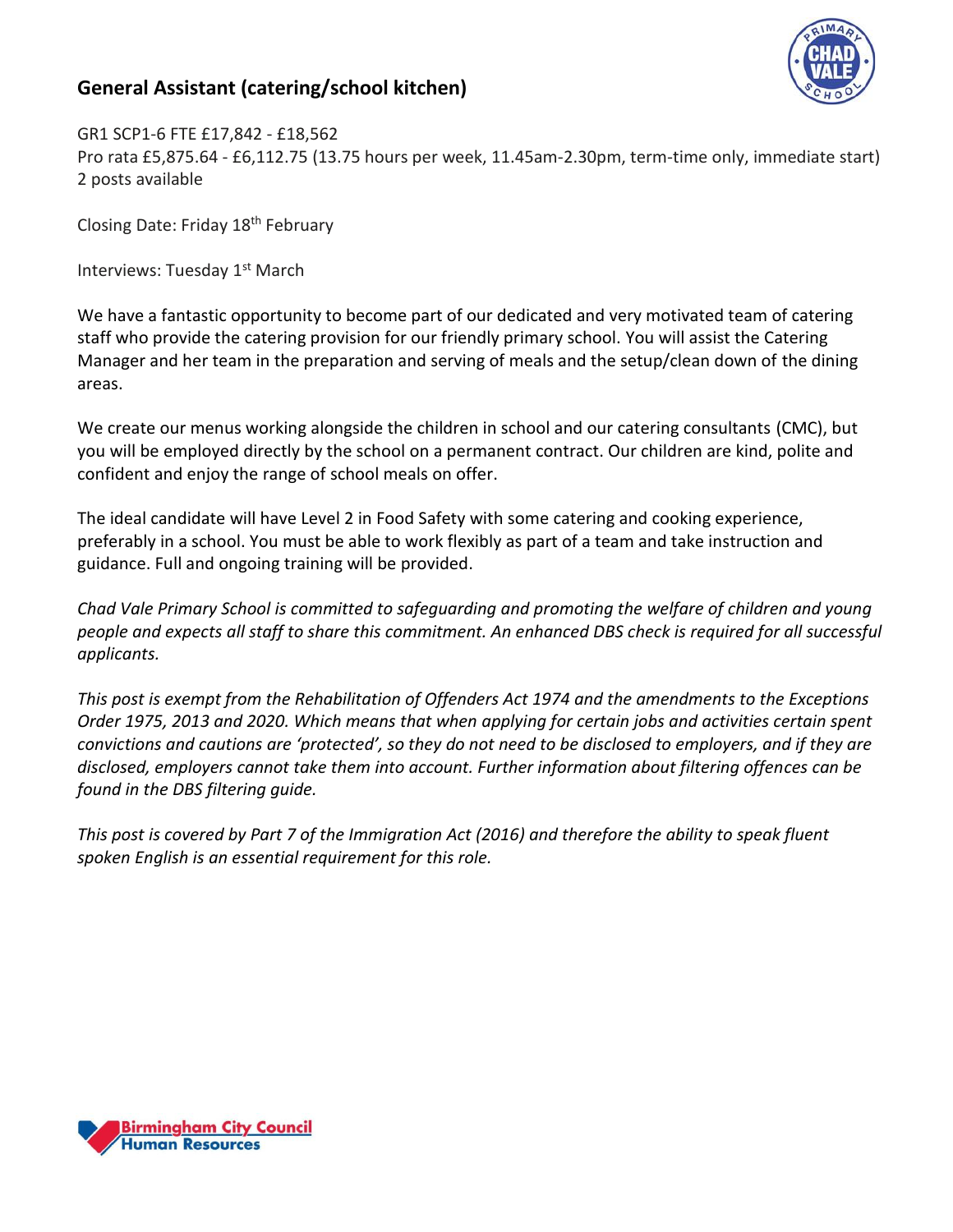

#### **JOB DESCRIPTION**

**JOB TITLE: General Assistant (Catering) JOB NO:**

**GRADE: GR1 DIVISION: People**

**NO OF POSTS: 2 SECTION:** 

POST REQUIRES POLICE / CRIMINAL RECORDS BUREAU CLEARANCE: YES/NO

### **1.0 JOB PURPOSE**

1.1 To work under the control and direction of the Catering Supervisor, Assistant in Charge in the preparation, cooking and serving of food to a daily schedule. To promote the Catering Service at all times ensuring compliance with the Support Staff Code of Conduct and regulations relating to Food Hygiene and Health & Safety.

## **2.0 ROLE AND RESPONSIBILITIES**

- 2.1 To assist in the basic preparation of food and refreshments, which may include some cooking.
- 2.2 To assist in the care and cleaning of all kitchen equipment (either kitchen, cook/serve or dining area/wash up).

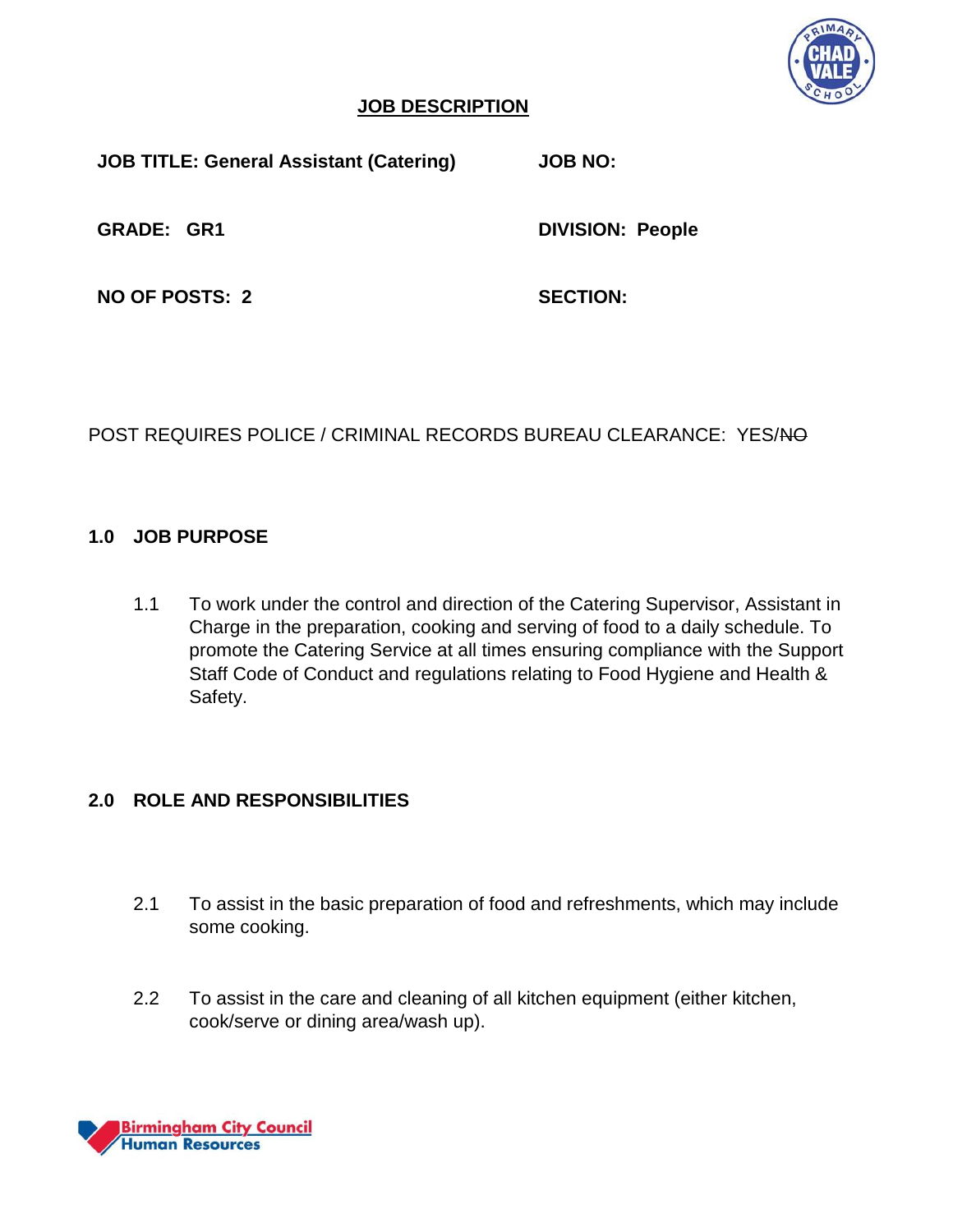

- 2.3 To prepare dining rooms, including movement / lifting of dining room furniture and the laying of tables.
- 2.4 To erect and dismantle dining room furniture where necessary.
- 2.5 To serve meals and other refreshments in accordance with either contractual arrangements.
- 2.6 To assist in the cleaning of the kitchen, dining room and kitchen equipment, including washing up, sweeping and mopping.
- 2.7 To assist in the checking and storage of deliveries.
- 2.8 To maintain at all times standard of dress and appearance as appropriate to policy.
- 2.9 To assist, when necessary, with promotional activities/special events. This may include occasional evening work, i.e. parents evening, taster sessions, etc.
- 2.10 To comply at all times with the City Council Policies and Procedures.
- 2.11 To ensure that all work is carried out in accordance with the legislative requirements of the regulations relating to Food Hygiene and Health & Safety.

#### **HEALTH AND SAFETY STATEMENT**

In accordance with Birmingham City Council Safety Policy, Direct Services has a commitment to ensure the health, safety and wellbeing of all our staff.

Cityserve will adequately control health and safety risks arising from our work activities and consult with our employees on matters affecting their health and safety at work.

We will provide information, instruction, supervision and training for our employees ensuring they are competent to carry out their work safely.

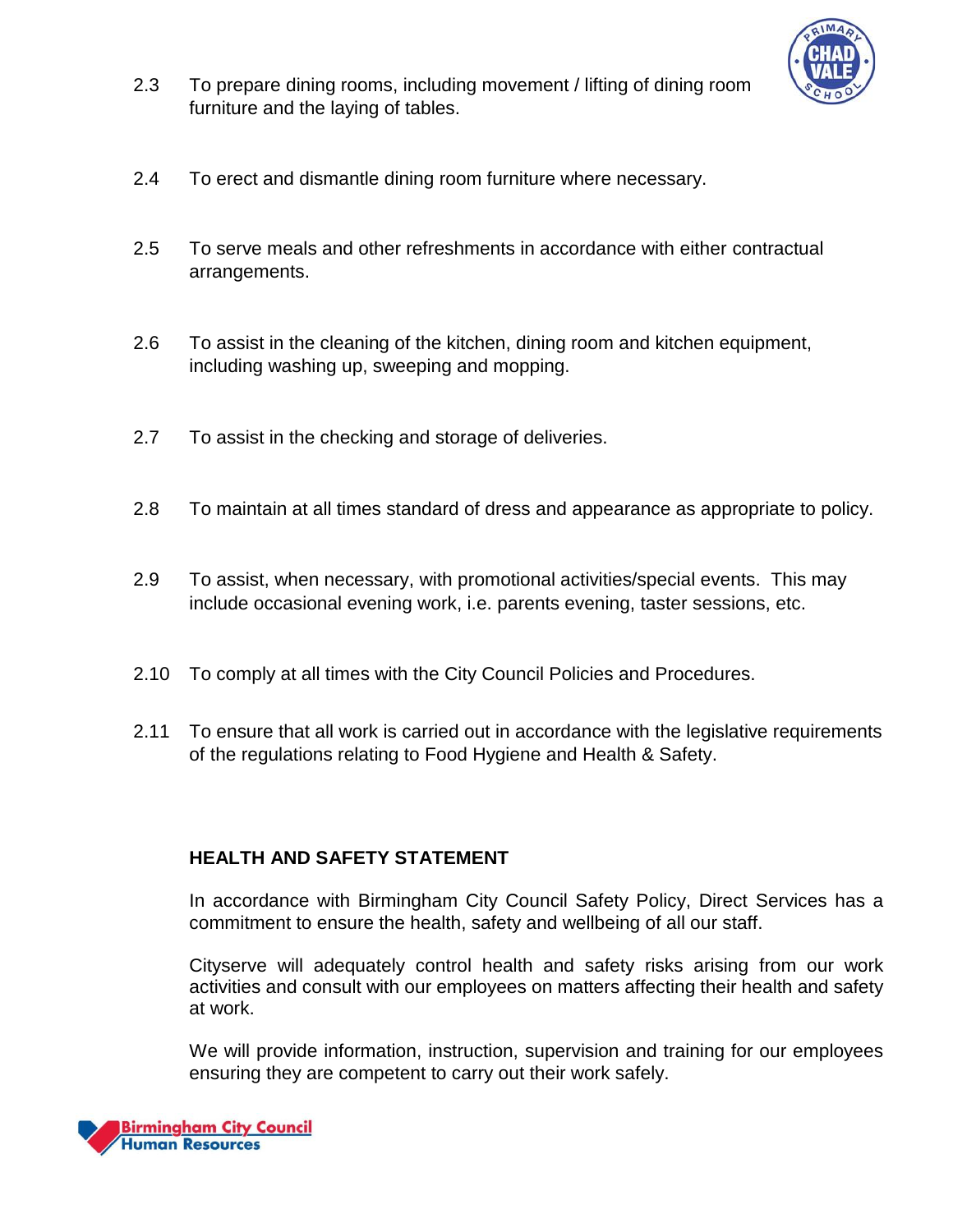

Cityserve considers our employees have a major part to play in the success of this Policy by adhering to safety rules and codes of practice set in place to protect all members of staff at work.

## **OBSERVANCE OF THE CITY COUNCIL'S EQUAL OPPORTUNITIES POLICY WILL BE REQUIRED**

#### **3.0 SUPERVISION RECEIVED**

3.1 SUPERVISING OFFICER JOB TITLE: Catering Manager

JOB NO:

- 3.2 LEVEL OF SUPERVISION
	- 1. Regularly supervised with work checked by supervisor.
	- 2. Left to work within established guidelines subject to scrutiny by supervisor.
	- 3. Plan own work to ensure the meeting of defined objectives.

**4.0 SUPERVISION GIVEN** (excludes those who are INDIRECTLY supervised i.e. through others)

| <b>POST TITLE</b> | <b>GRADE</b> | NO OF<br><b>POSTS</b> | LEVEL OF<br>SUPERVISION* |
|-------------------|--------------|-----------------------|--------------------------|
| None              |              |                       |                          |

\*Use 1,2 or 3 as in 3.2

## **5.0 SPECIAL CONDITIONS**

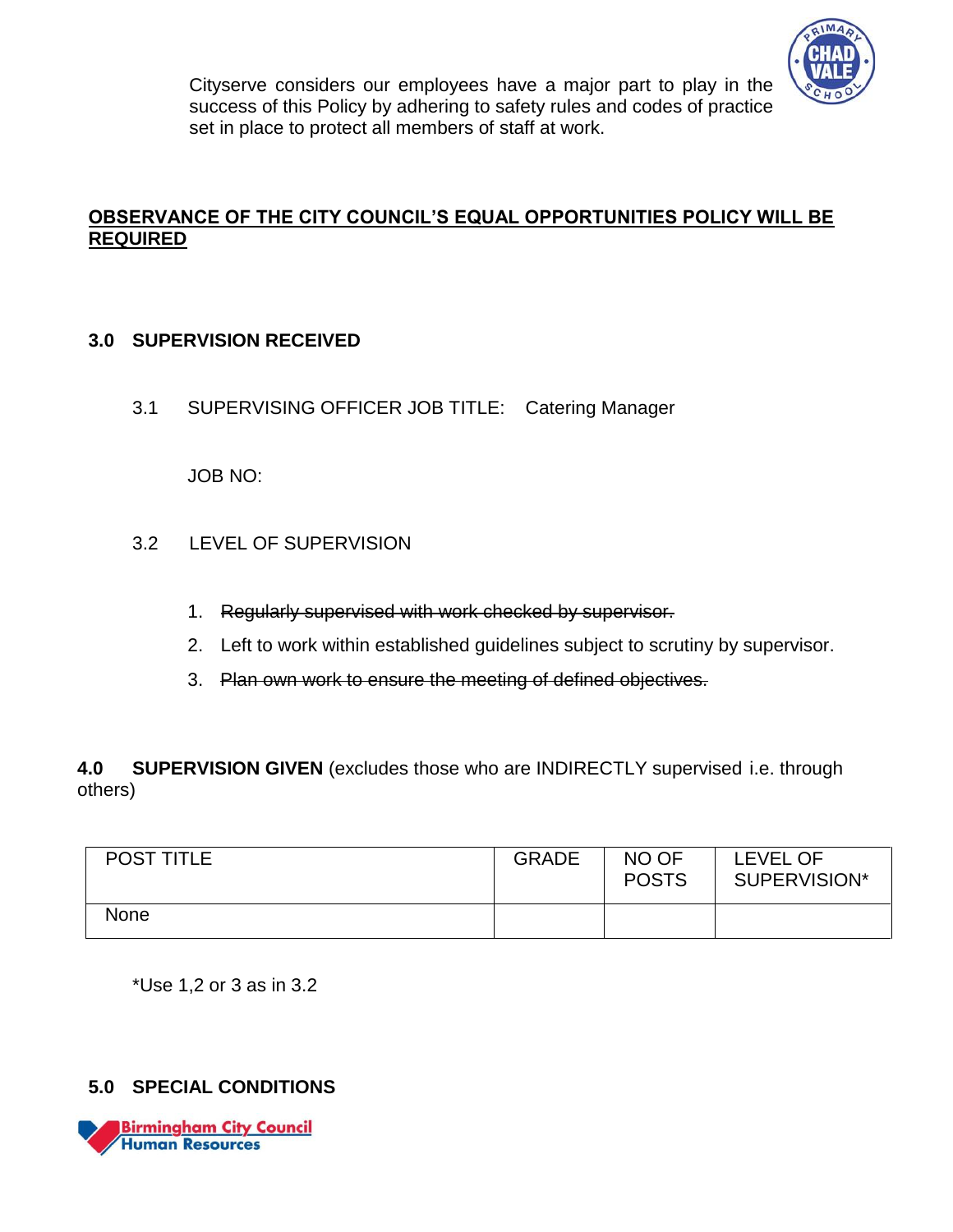

- 5.1 Required to be available for catering for weekend and evening school activities and special functions mounted by the school e.g. fund raising events, parents/teachers meetings and Governors meetings.
- 5.2 To be available for work during school holidays when leave entitlement is exhausted.
- 5.3 To attain hygiene training, commensurate with your duties.
- 5.4 To attend training courses as required.
- 5.5 To hold a Level 2 Certificate in Food Safety
- 5.6 Term time working to school term dates.
- 5.7 To attend induction course (this may be on site or virtual).
- 5.8 To work 3 cleaning days per year that may fall in school holiday period.
- 5.9 There may be some flexibility required around start and finish times according to the needs of the service.
- 5.10 To provide own footwear, which needs to be flat and enclosed with non-slip soles.
- **5.11 This post involves working with children and is therefore subject to a disclosure check through the confidential process administered by the Criminal Records Bureau. As part of the recruitment process to work with children you will be required to provide information on all convictions and reprimands, spent or not. A conviction may not exclude candidates from these jobs but will be considered as part of the recruitment process. Birmingham City Council is committed to safeguarding and promoting the welfare of children and young people and expects all staff to share this commitment.**

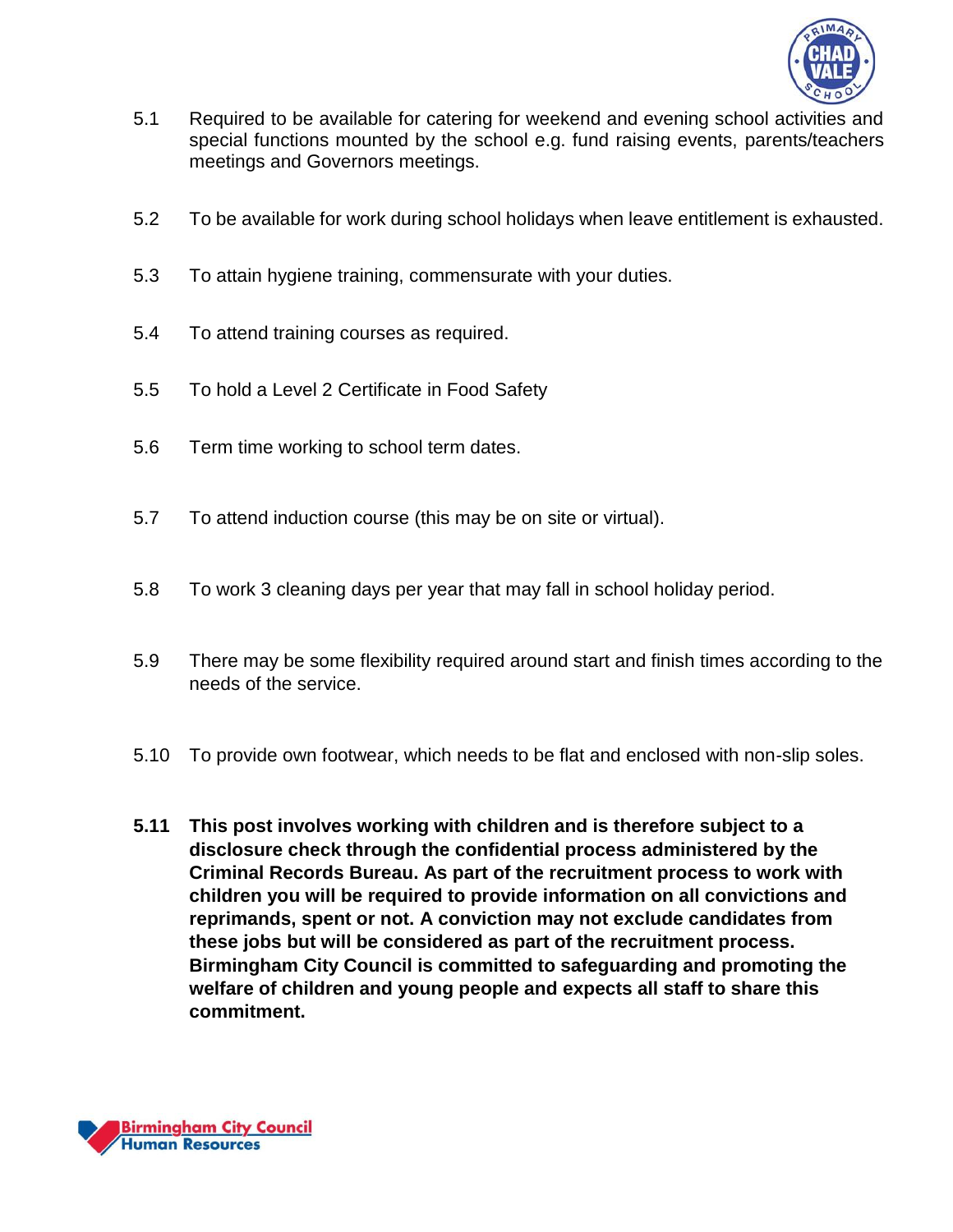

- 5.12 Birmingham City Council is committed to equal opportunities in employment and we positively welcome your application irrespective of your gender, race, disability, colour, ethnic or national origin, nationality, sexuality, marital status, responsibility for dependents, religion, trade union activity and age.
- 5.13 Under Section 8 of the Asylum and Immigration Act of 1996 it is a criminal offence to employ a person aged 16 or over who is subject to immigration control. It is therefore necessary for Birmingham City Council to establish the entitlement to work in the UK for all applicants.

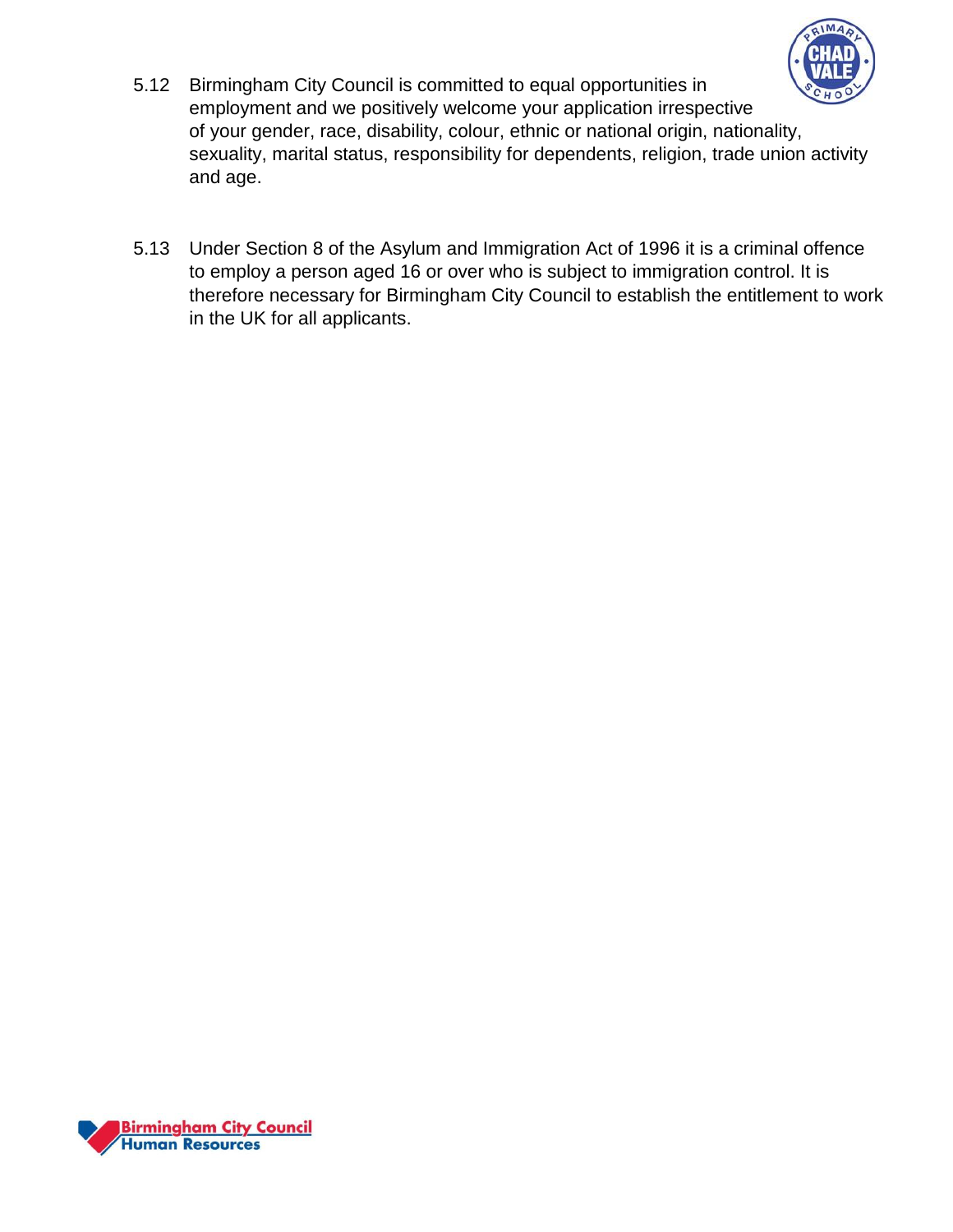

# **Skills and Competency Based Person Specification**

**KEY: MOA (Method of Assessment): AF = Application Form, I = Interview, T = Test, P = Presentation,** 

**G – Group Exercise, AC = Assessment Centre**

# **Section 1 - Experience, abilities, knowledge and qualifications / training**

In your application form please provide evidence of how you meet the below requirements for the role. Applications will be long listed against these requirements

|    |                                                                                                                                                                                                                             | <b>MOA</b> |
|----|-----------------------------------------------------------------------------------------------------------------------------------------------------------------------------------------------------------------------------|------------|
|    |                                                                                                                                                                                                                             |            |
|    | Must have a general knowledge of catering and the ability to work as part of a team.                                                                                                                                        | AF/I       |
| 2. | Ability to receive and follow instructions, and able to work to a daily service schedule. Ability to operate and manoeuvre<br>cleaning equipment. Demonstration of ability to work in an environment working with children. | AF/I       |
| 3. | Must hold a Level 2 certificate in Food Safety, and have a willingness to attend any other appropriate in-house training.                                                                                                   | AF/I       |
| 4. | Awareness of basic hygiene standards, as well as a common sense towards personal Health and Safety, and a tidy,<br>professional appearance and manner.                                                                      | AF/I       |

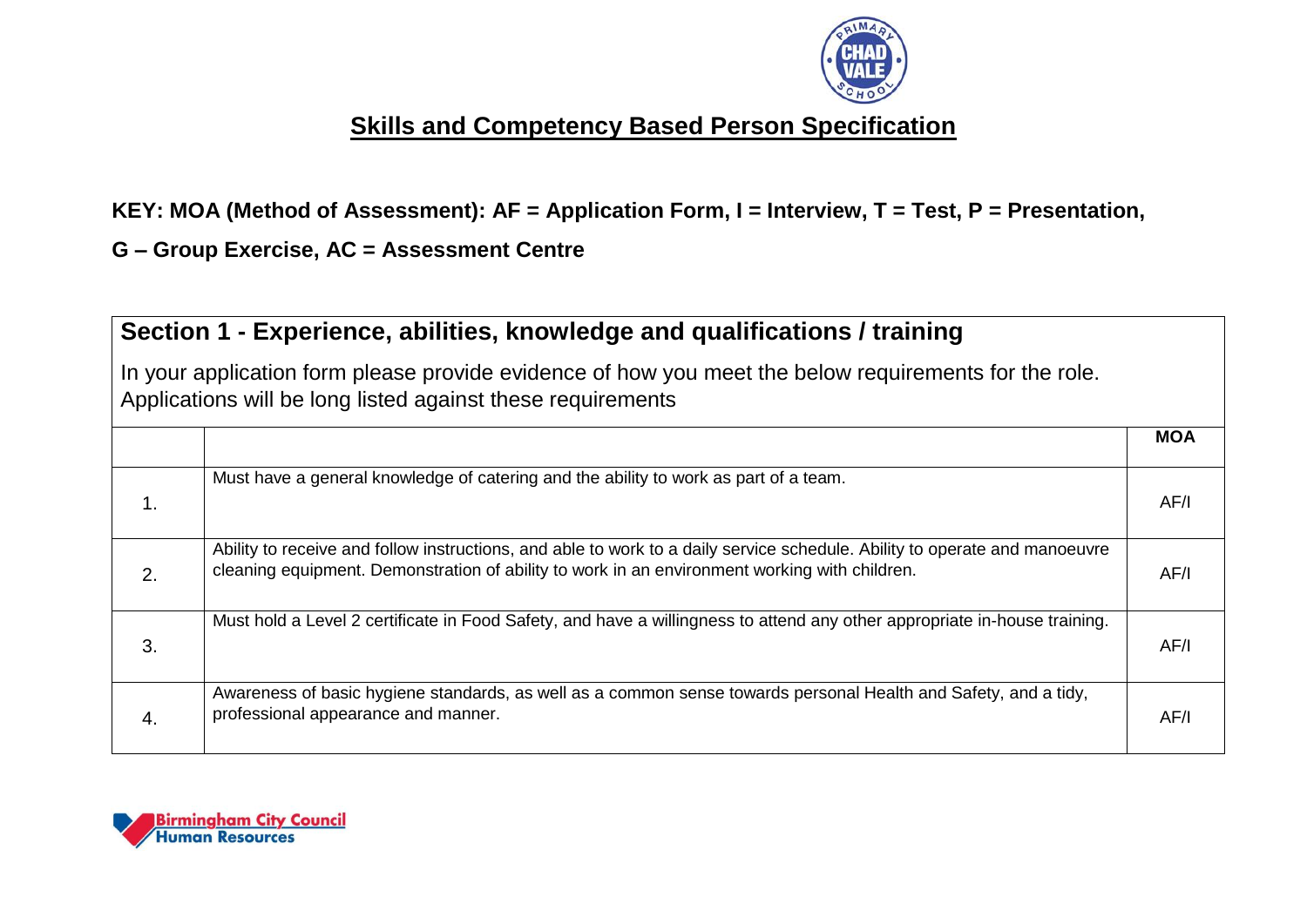

## **Section 2 – Competencies**

If your application is successfully long listed, you will be invited to the next stage in the selection process. In addition to the above requirements you will be asked to demonstrate competencies in the below areas. Competencies can also be described as behaviours. They describe 'how' we expect people to behave doing their job. Competencies will vary between job roles and different levels but an overview of them, as required by Birmingham City Council, are described below.

| <b>Competencies (behaviours)</b>  | <b>Category Definition</b>                                                                                                                                                                                                                                                                                                                                                                                           | <b>MOA</b> |
|-----------------------------------|----------------------------------------------------------------------------------------------------------------------------------------------------------------------------------------------------------------------------------------------------------------------------------------------------------------------------------------------------------------------------------------------------------------------|------------|
| <b>Moving the Council forward</b> | People who demonstrate this competency take the needs of the council and its<br>customers into consideration when assessing how best they can deliver their service.<br>They will network and develop relationships with others in helping to deliver a better<br>service. They will help others in their work and be open to new ways of working. They<br>are able to demonstrate good customer care at all levels. | AF/I       |
| <b>Managing Ourselves</b>         | People who demonstrate this personal competency take responsibility for their work and<br>development. They take action to overcome obstacles and seek to achieve agreed<br>outcomes in the most cost effective way. They are careful and economical in the use of<br>resources. They ensure that work carried out meets the needs of the Council. They<br>adopt strategies to manage their own workload.            |            |
| <b>Working with others</b>        | People demonstrating this personal competency treat others as they wish to be treated.<br>They build effective relationships with all their working contacts both inside and outside<br>the council. They are encouraging supportive and helpful, and consider the impact of<br>their working style on others. They portray high standards when dealing with<br>confidential, sensitive and personal issues.         |            |